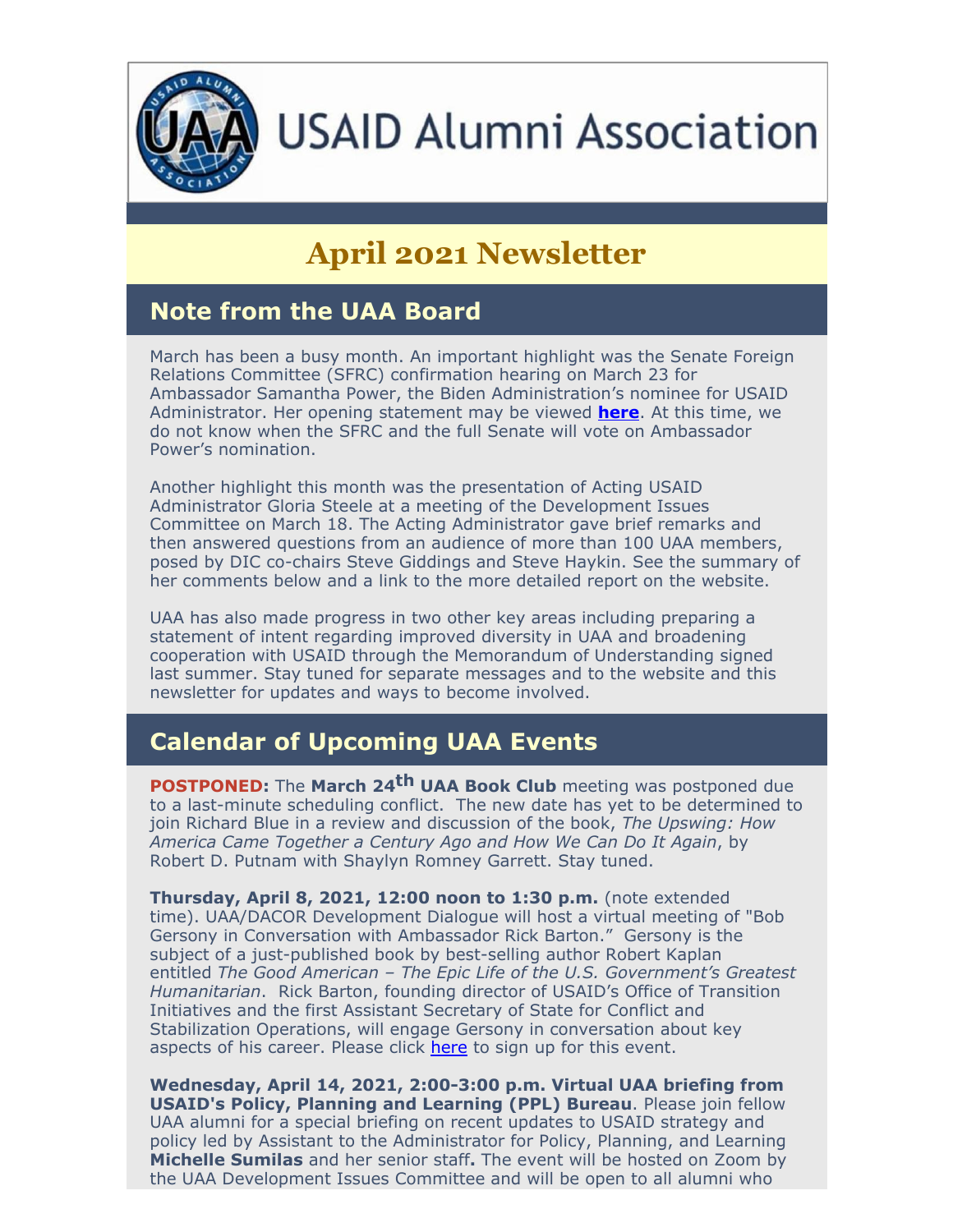have registered with the UAA. This special briefing is a further initiative in the growing collaboration between the UAA and USAID spelled out in the 2020 Memorandum of Understanding (MOU) between the two organizations, linked **[here,](https://www.usaidalumni.org/wp-content/uploads/2021/04/Signed-MOU-with-USAID.pdf)** whereby UAA members may have an opportunity to contribute on a voluntary basis their knowledge, experience and perspectives in the furtherance of USAID's mission. The Gratuitous Services Agreement (GSA) template is linked **[here](https://www.usaidalumni.org/wp-content/uploads/2021/04/Template_-USAID-Gratuitous-Services-Agreement-Template-UAA-and-USAID.pdf)**. Those interested in participating in this briefing **must sign up by COB Monday, April 12,** by clicking **[here](https://conta.cc/2PN2Koa)**. Please note that signup requests received after the deadline may not be able to be accomodated; sign-ups may be cancelled, if needed; and because it is sent to large numbers of persons at once, the email with the Zoom link might be sent to the spam folder by your email system, so please check there.

**Tuesday, May 4, 2021, 12:00 noon to 1:00 p.m.** UAA/DACOR Development Dialogue will host a virtual meeting with "Mark Green in Conversation with George Ingram." Ambassador Green, just-appointed President and CEO of the Wilson Center, will comment on lessons learned from his three years (2017-2020) as USAID Administrator and will offer his advice for the new Administration. Watch for an email closer to the event with details on how to sign up.

#### **SAVE THE DATES for UAA Social Events:**

**Sunday, May 23, 2021, 4:00-6:00 p.m.** The UAA Spring Reception, our second social event this year, will be held virtually via Zoom. More details will be provided closer to the event.

**September, 2021, date/time/location TBD.** The UAA annual Summer Picnic will be held at a gathering in the D.C. area or virtually via Zoom, depending on the coronavirus pandemic situation nearer the planned date. A hybrid picnic, held both in person and virtually, is also being considered. Stay tuned.

**Friday, October 29, 2021, time TBD**. The UAA Annual General Meeting will be held at the Center for Global Development in Washington D.C., if conditions permit. More details will be provided nearer the event.

#### *New!* **on USAIDAlumni.org**

#### **Job & Volunteer Opportunities** –

*Urgent!* **HHS Detail Opportunity on Southern Border with Children in Distress. USAID** has made a request for UAA alumni members to consider applying for paid Re-Employed Annuitant Details on the U.S. side of the southern border for up to 120 days with the U.S. Department of Health and Human Services (HHS). This is part of the Biden Administration's urgent effort to care for and place unaccompanied children who have crossed the border into the United States. Reemployed FSOs and GS may possibly be eligible for a waiver of the normal rule against dual compensation; USAID plans to request such a waiver with relevant Federal offices. Spanish-language capability is preferred but not a prerequisite. **Applications are due by April 16th, 2021.** See more information or fill an application from **[HHS](https://www.usajobs.gov/GetJob/ViewDetails/596318100)** or contact USAID's Human Resources Specialist Monika Parker at **moparker@usaid.gov**.

**Bulletin Board** -- With so much energy from the new Administration and USAID, we encourage you to check the UAA Bulletin Board on the website periodically for interesting information included in the 11 items currently featured, for example:

USAID Announcement of new Agency appointments;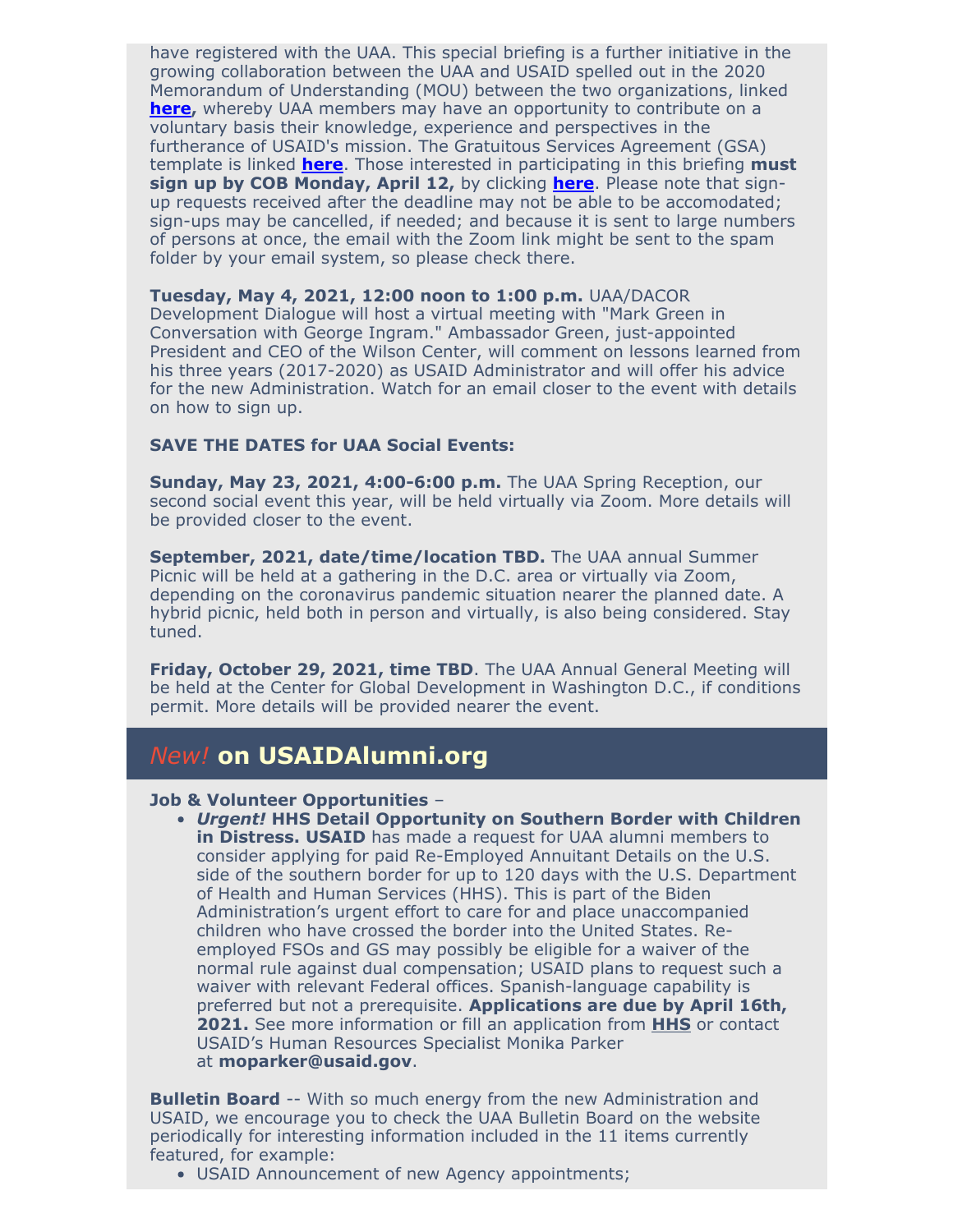- ADST Interview with Ann Van Dusen: "1200 Monkeys Was the Least of It: A Case of Kickbacks and Sexual Harassment at USAID":
- The White House: Interim National Security Strategic Guidance;
- America Forward: Restoring Diplomacy and Development in a Fractured World;
- The AAD and Cox Foundation: "Changing the Risk Paradigm for US Diplomats";
- Arrival of New Political Appointee Leadership and Staff, from Gloria Steele; and
- "Journey to Mongolia" a beautiful video by Alessandra Manzotti.

**Obituaries –** In the past month, we have lost the following USAID alumni**:** Susan L. Eaton, Catherine Ann Balsis, Julius "Julio" Schlotthauer, Christine Zarr, Stephen Windsor Bergen, Evenly "Burgess" Venezia, William L. Rodgers, Barry Riley, and Marilyn Elizabeth Wilkey Merritt.

**Articles --** In the Articles section, you can find the following recent news items:

- *New!* **A global tax on corporations must consider developing nations** *(The Hill by J.Brian Atwood, March 24, 2021)*
- *New!* **[What would Samantha Power's NSC role mean for USAID?](https://www.devex.com/news/what-would-samantha-power-s-nsc-role-mean-for-usaid-99446?)** *(Devex by Michael Igoe, March 19, 2021)*
- *New!* **[Biden to restrict US aid to Central American governments,](https://www.gazettextra.com/news/nation_world/biden-to-restrict-us-aid-to-central-american-governments-set-new-conditions-for-money/article_9d1aa0d7-9ee0-5933-8747-17839c3c3c37.html) set new conditions for money** *(Los Angeles Times by Tracy Wilkinson, March 10, 2021)*
- *New!* **[Missing link: Can USAID unite budget and policy?](https://www.devex.com/news/missing-link-can-usaid-unite-budget-and-policy-99279)** *(Devex by Michael Igoe, March 5, 2021)*
- *New!* **[Development Depends on More Than Aid](https://www.foreignaffairs.com/articles/united-states/2021-03-01/development-depends-more-aid)** A New U.S. Agency Promises to Harness the Power of Private Investment *(Foreign Affairs by Gayle E. Smith, March 1, 2021)*
- *New!* **[USAID clarifies \\$42M Myanmar funding shift](https://www.devex.com/news/in-brief-usaid-clarifies-42m-myanmar-funding-shift-99209)** *(Devex by Michael Igoe,February 19, 2021)*
- *New!* **[What new US Congressional leadership means for foreign](https://www.devex.com/news/what-new-us-congressional-leadership-means-for-foreign-aid-99185) aid** *(Devex by Adva Saldinger, February 18, 2021)*

### **2021 UAA Awards Program**

In 2021, the UAA will continue to recognize significant contributions by USAID alumni through its signature Alumni of the Year Awards. Since the inception of the Awards Program in 2014, the UAA has recognized and celebrated new paths taken by USAID alumni to provide service to their communities and to make lasting contributions to others at home and abroad.

For the Alumni of the Year awards, your help is requested in identifying individuals whose post-USAID activities are truly exemplary and highlight the quality of our alumni community. We ask each of you to consider nominating (or self-nominating) someone you know who is deserving of this recognition.

The Awards Committee will accept nominations for Alumni of the Year, beginning now until July 31, 2021. Send nominations electronically to: **[awards@usaidalumni.org](mailto:awards@usaidalumni.org)**. The award winners will be announced at the Annual General Meeting on October 29.

The 2021 UAA Awards Program guidance is provided on the UAA website. Please click **[here.](https://www.usaidalumni.org/wp-content/uploads/2021/04/UAA-Awards-Announcement-and-Guidance-2021.pdf)**

#### **Development Issues Committee**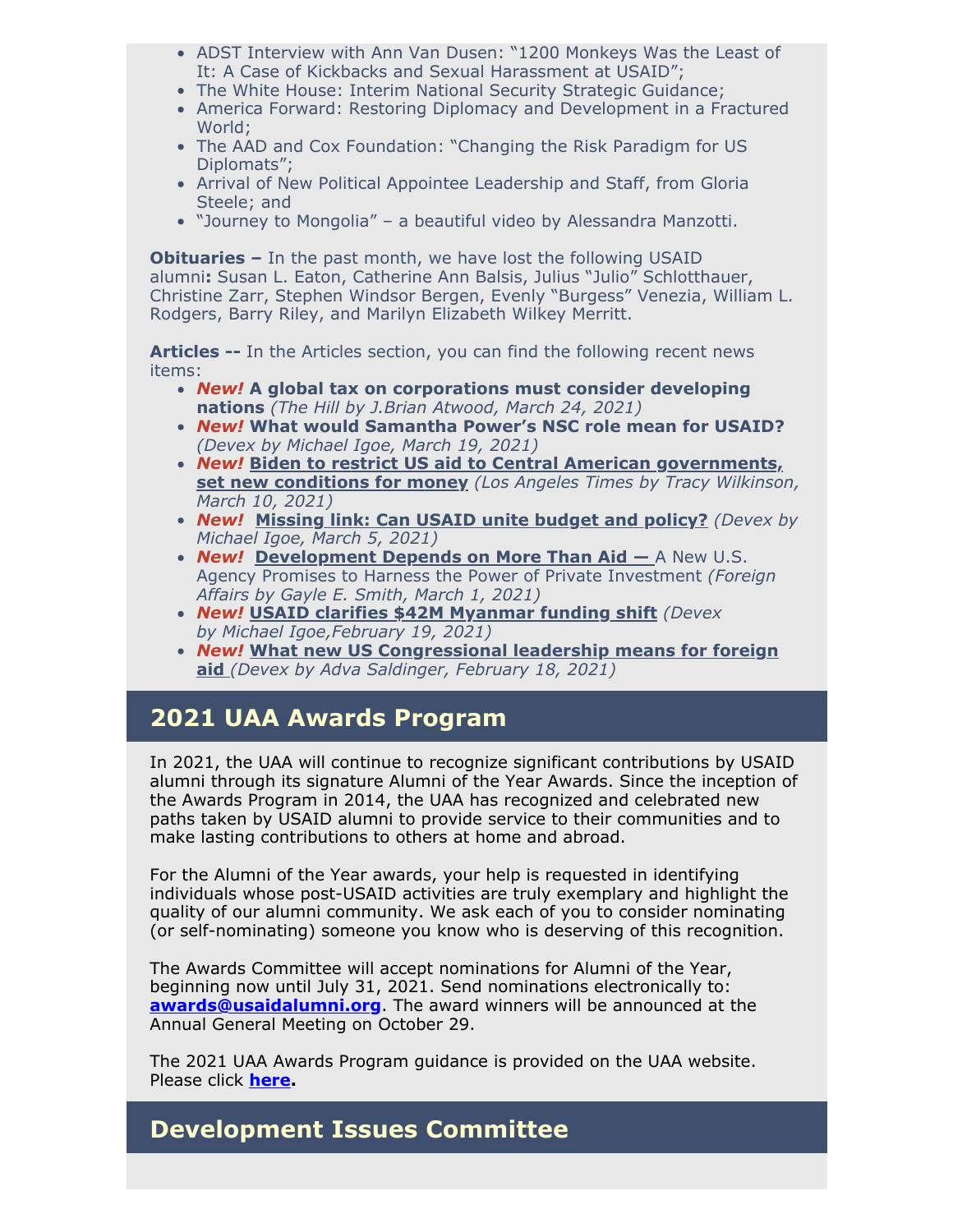**Gloria Steele, USAID Acting Administrator**, was the guest speaker at the March 18 Development Issues Committee meeting, which was attended by over 100 UAA members. Ms. Steele expressed appreciation for the continuing interest shown by alumni in USAID's work and her intention to join UAA after her service as Acting Administrator. The Administration's guidance to her was to take good care of the workforce. She expects her tenure to be brief, noting that the Senate Foreign Relations Committee had scheduled a hearing on Administrator-designate Samantha Power's nomination for March 23.

Ms. Steele addressed a number of USAID opportunities and challenges, including:

- The USAID Administrator's inclusion as a member of the National Security Council which creates opportunities, during the interagency deliberations on national security issues, for the Agency to exercise global leadership on development issues;
- Regarding workforce diversity, her recent approval of a workforce equality plan; the Agency's increase in the number of Payne fellowships; its strengthening of relations with universities to improve recruitment of a diverse workforce; and the significance of the inclusion in the National Security Strategic Guidance of an explicit policy to "invest in our national security workforce, institutions, and partnerships";
- USAID's involvement in planning Administration policies and programs in Central America; and
- The Journey to Self-Reliance structure, developed under the leadership of former Administrator Mark Green, which has made an important contribution to USAID's effectiveness, making clear that our role is to help countries build the capacity and commitment to lead their own development.

For a more detailed report on Ms. Steele's conversation with UAA members during the meeting, please click **[here](https://www.usaidalumni.org/wp-content/uploads/2021/04/UAA-DIC-Steele-3.18.2021-Michel-report.pdf)**.

### **Development Dialogue**



On Wednesday, March 10, 2021, Jerry Hyman, former Director of USAID's Democracy and Governance Office, spoke on "Whither or Whether Democracy Promotion? Democracy Assistance, Development and Foreign Policy" at a virtual UAA/DACOR Development Dialogue. Jerry reviewed USAID's experience with democracy assistance and, among many other recommendations, stressed the need for a careful, non-ideological and honest assessment of these past programs to determine how future

programs should be designed and implemented. His often-unconventional views led to a lively Q&A session with well over 100 attendees. To view the video of Jerry's talk and his responses to a raft of questions from the attendees, please click [here](https://vimeo.com/522083263/10e58cac3b).

#### **Payne Fellowship Mentors Needed**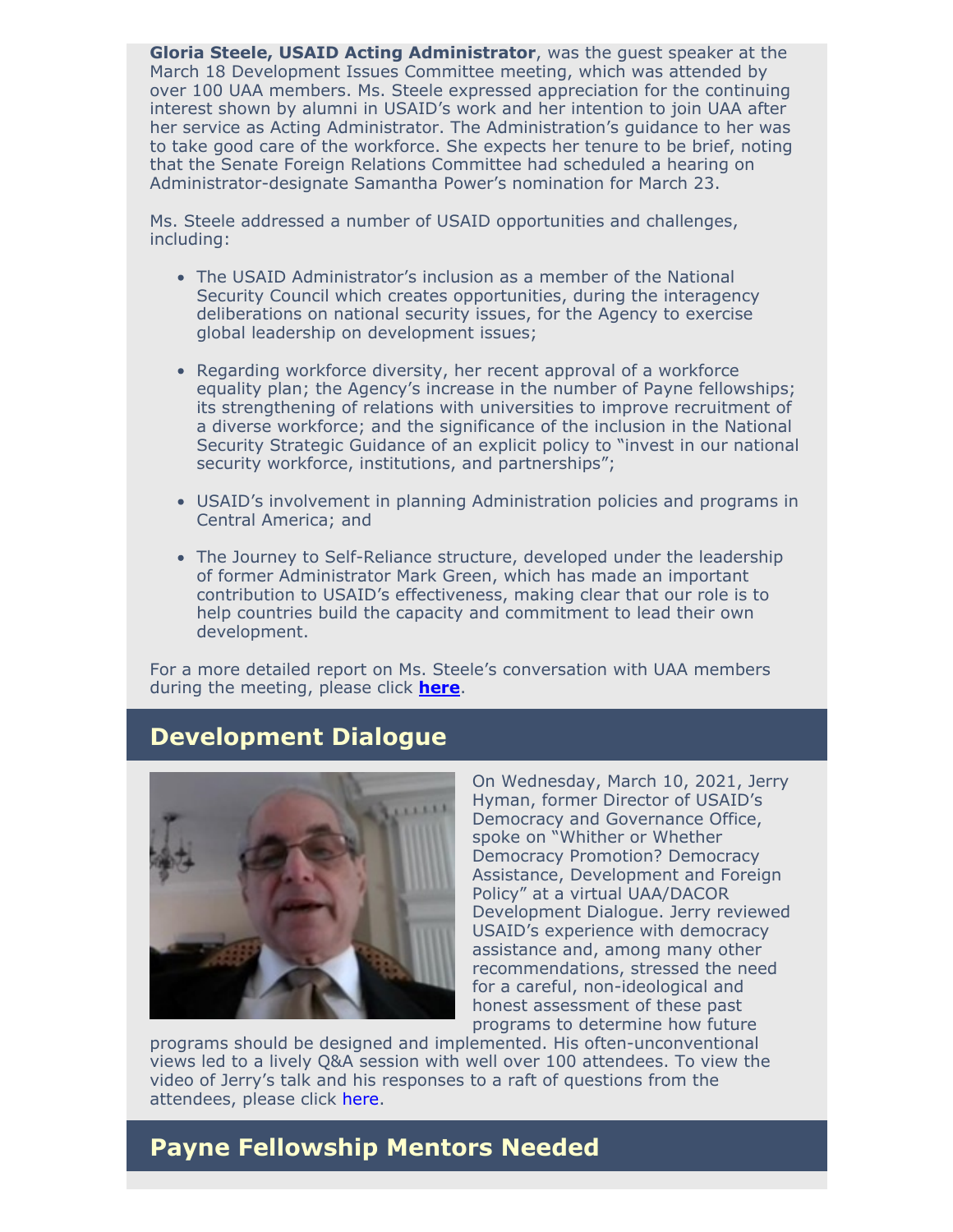The Donald M. Payne Fellowship Program is now accepting expressions of interest from UAA Members for its mentoring program. The Payne Fellowship is a USAID program, administered by Howard University, which seeks to attract and prepare outstanding individuals for careers as USAID Foreign Service Officers (FSO). Payne Fellows receive support for graduate school, professional development opportunities, and gain employment with the Agency in a rewarding career in the Foreign Service.

The 2021 Payne Mentors will be selected by early April and matched with their mentees before their summer internship starts. The time commitment for the mentor is minimal but can make a big difference for a USAID Payne Fellow and future FSO. If you are interested in this rewarding volunteer opportunity, please click [here](https://www.paynefellows.org/graduate-fellowship-program/payne-program-overview/) for more information. Or to fill out the Mentor Interest Form, go to: [https://howard.az1.qualtrics.com/jfe/form/SV\\_4ZQ6Jyri6DFtfmK](https://howard.az1.qualtrics.com/jfe/form/SV_4ZQ6Jyri6DFtfmK).

#### **USAID History Project**



 $the$ **ENDURING** STRUGGLE

> THE HISTORY OF THE U.S. AGENCY FOR INTERNATIONAL DEVELOPMENT AND AMERICA'S UNFASY TRANSFORMATION OF THE WORLD

USAID alumni have very generously contributed funds to support the USAID Book Project. This advance **[announcement](https://rowman.com/ISBN/9781538154670/The-Enduring-Struggle-The-History-of-the-U-S-Agency-for-International-Development-and-America%E2%80%99s-Uneasy-Transformation-of-the-World)** from the publisher Rowman & Littlefield means that, in a few short months, *The Enduring Struggle: The History of the U.S. Agency for International Development and America's Uneasy Transformation of the World* by John Norris will be published. Once we have more details about how the book will be publicized, we shall look to alumni to help us reach the broadest possible public.

#### **Alumni Profile: Craig Buck**



Buck racing his Bobcat Craig Buck served in three longestablished USAID Missions in Turkey, the Dominican Republic and Peru. But his forte was in establishing USAID programs in newly independent countries and/or those emerging from wars or civil conflicts. Craig opened USAID Missions in Uganda; the five Central Asian countries of Kazakhstan, Kyrgyzstan, Uzbekistan, Turkmenistan, and Tajikistan; Bosnia and Herzegovina; Kosovo; Montenegro; and Afghanistan.

He professed, "I had the great fortune of pioneering Missions and programs in circumstances we really never would have imagined. Since we did this in tabula rasa if the programs didn't work out, we only had ourselves to blame." USAID's seminal role in the Balkans and Afghanistan set up and staffed the institutional basis for economic governance and the instruments of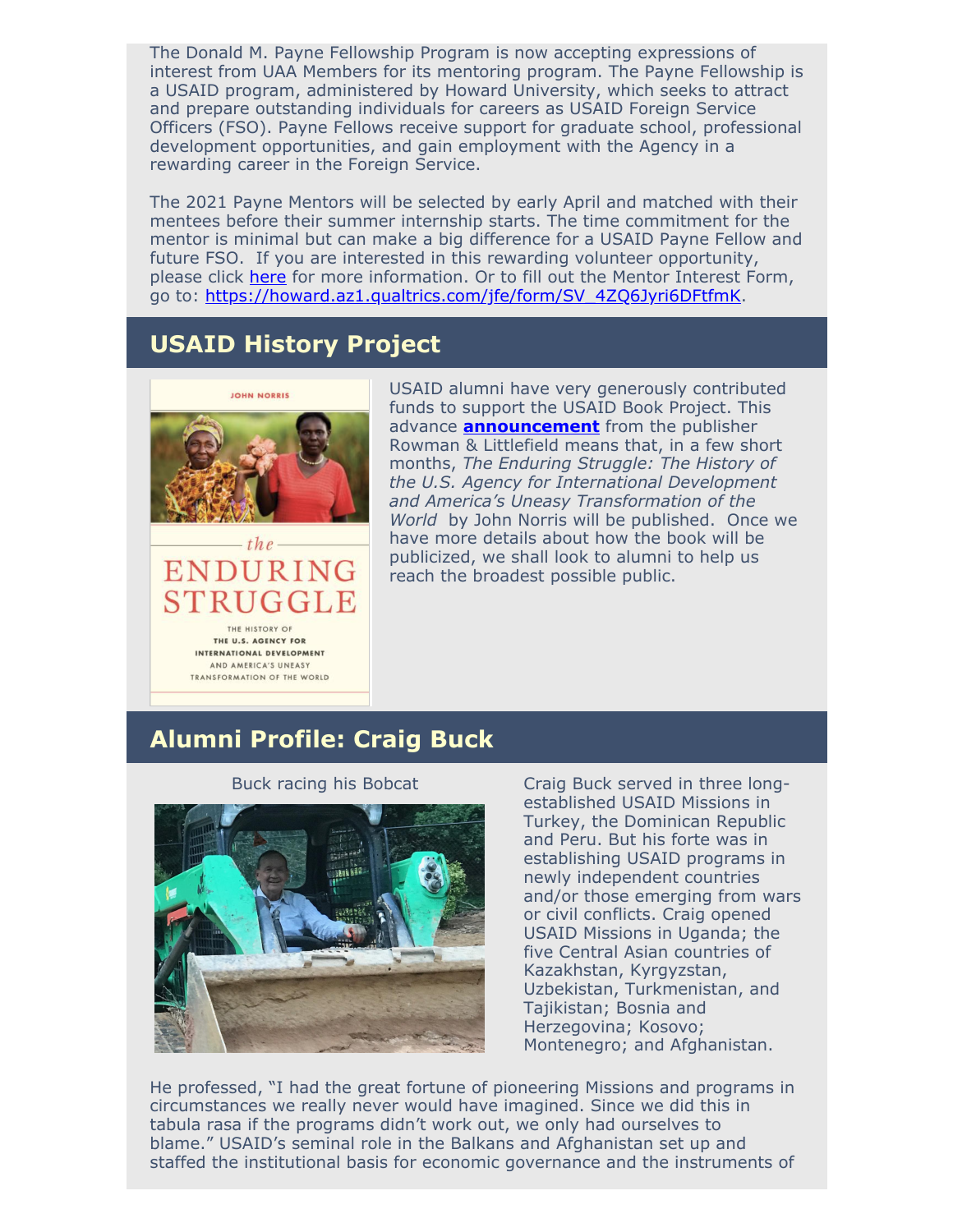future market-directed growth that have endured long after USAID helped establish them.

Craig left Afghanistan after a year and a half in 2003 and later joined a private firm as its director of marketing and business development for several years. Subsequently, Craig has had both short- and long-term assignments that brought him back to many of the missions where he had originally helped establish USAID. One of his more gratifying assignments was as a member of the SFS Promotion Board, which gave him great confidence that USAID has talented and experienced staff to guide the Agency in the future.

Craig met his wife, Madina, in Kazakhstan where she worked with the United Nations. She followed him to Kosovo and Afghanistan, where they married. Since retiring in 2005, Craig has been involved in U.S. domestic politics and worked for a several Presidential and local level candidates. He volunteered for election administration duties, serving as the chief judge in different polling stations in Maryland. Craig's primary and middle school-aged children are year-round competitive swimmers, and Craig has qualified as a swim meet official in several capacities. Craig has shared his experience in addressing post-conflict development issues with students at the War College, universities, the Brookings Institution, doctoral research candidates, and diverse USAID workshops.

Craig wishes he had been a GSO as he deals with problems inherent in property management. Besides learning to operate a landscaping Bobcat, Craig has acquired electrical, plumbing, arborist, real estate, legal, and carpentry skills that may be needed for future assignments. Buck would welcome reconnecting with colleagues at **[cgbuck2003@yahoo.com](mailto:cgbuck2003@yahoo.com)**.

#### **Newsletter Schedule**

The next UAA newsletter will be sent on May 3, and subsequent issues will be published on the first Monday of each month or early that week if Monday is a holiday. We hope you enjoy receiving this news of your fellow alumni activities. If you have information you would like to share, your contributions are welcomed. Please send the information, along with a captioned picture of the event, date, and people shown, to **office@usaidalumni.org**.

#### **[Make Your 2021 UAA Membership Contribution](https://connect.clickandpledge.com/w/Form/ea832b5e-4175-41e4-adc0-f76ac7b7a7d1)**

**USAID Alumni Association**